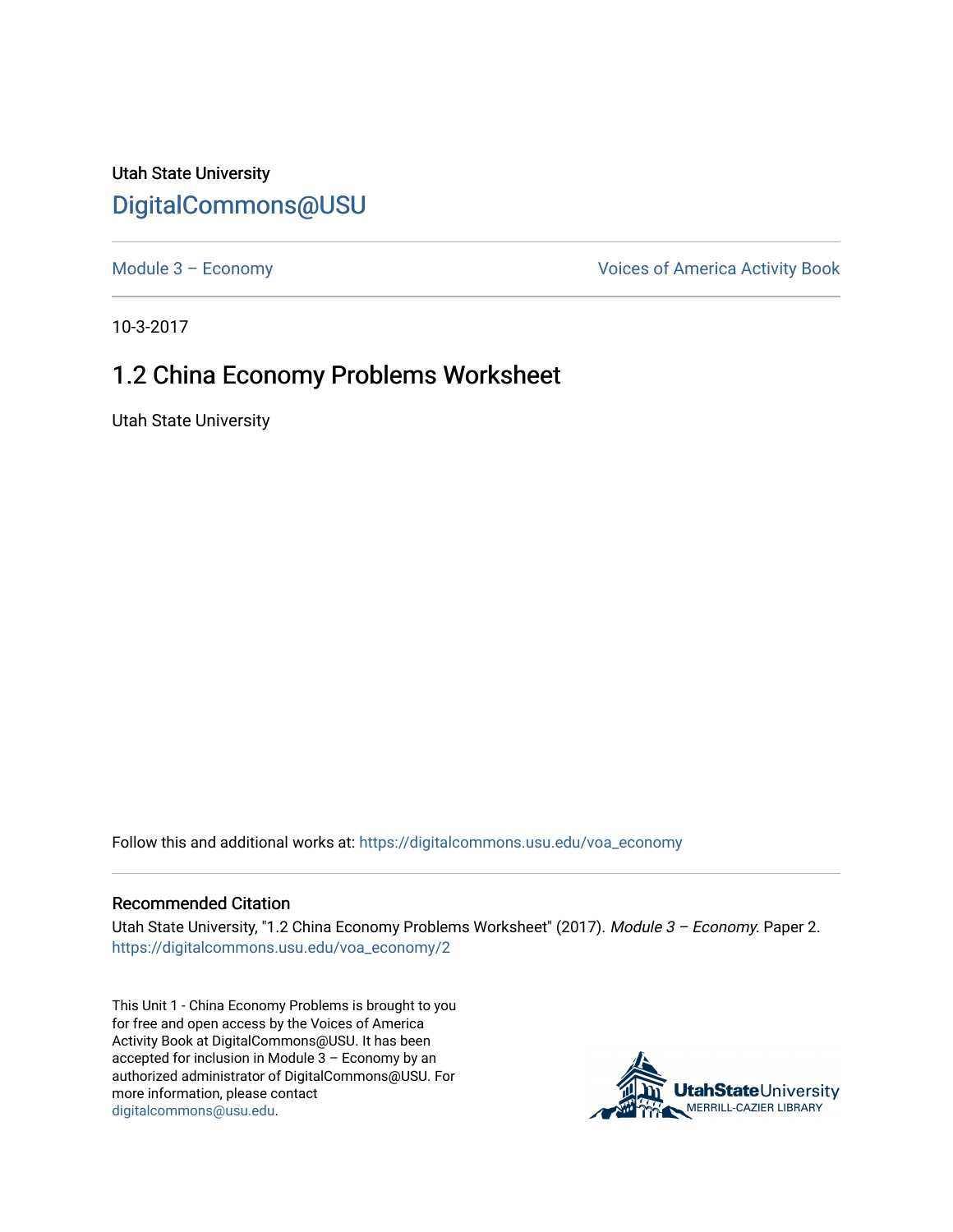*A. Listen to the Economy Report and take notes below.*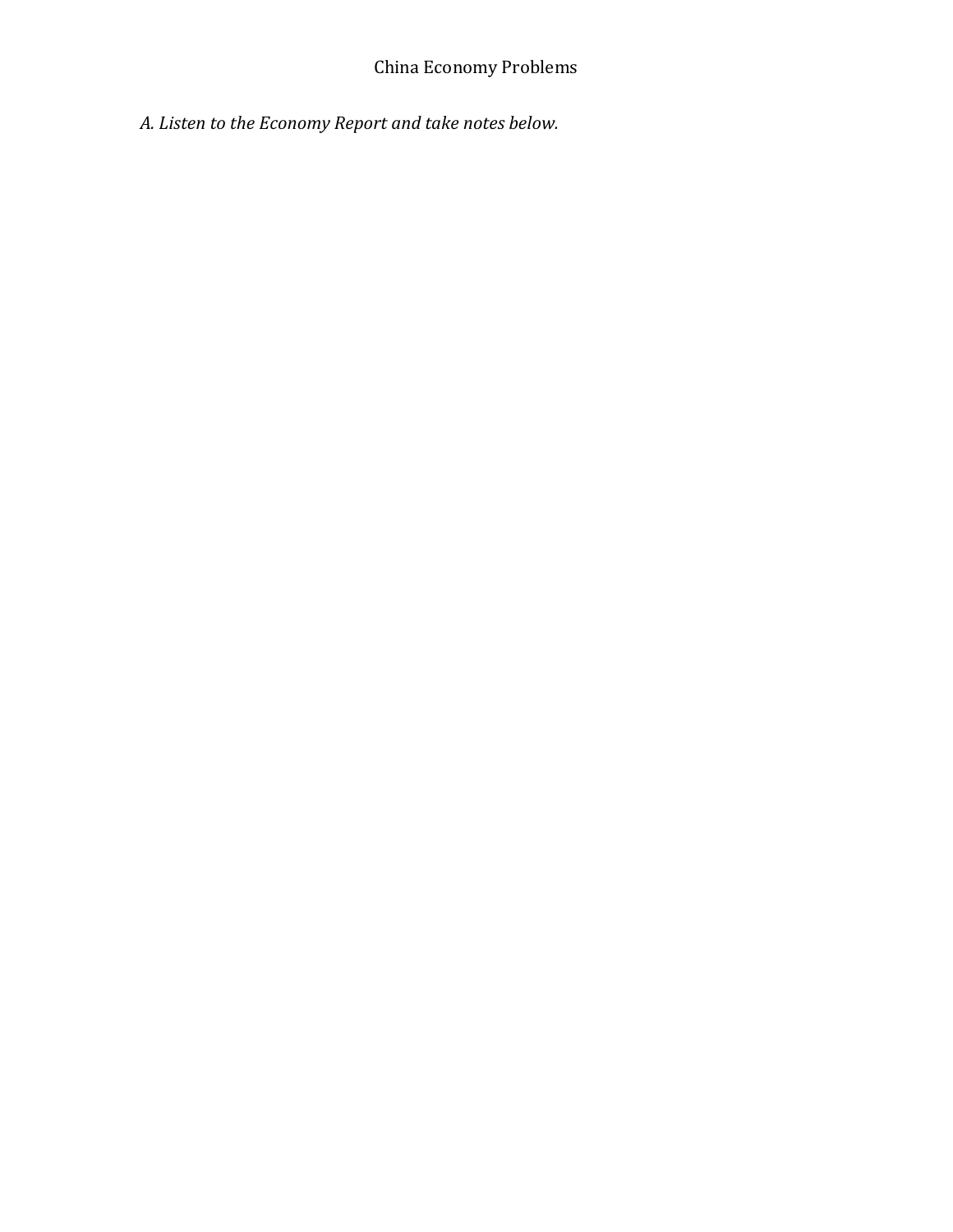- *B. Use your notes to answer the questions below.* 
	- 1. What is happening to Chinese economy after years of strong gains?
	- 2. What is stagnations?
	- 3. Is stagnation good or bad for China right now?
	- 4. What do some U.S. policy makers want to know?
	- 5. According to Matt Salmon what has alienated partners and allies of China?
	- 6. What are the imbalances between China and its partners?
	- 7. What was China's growth rate?